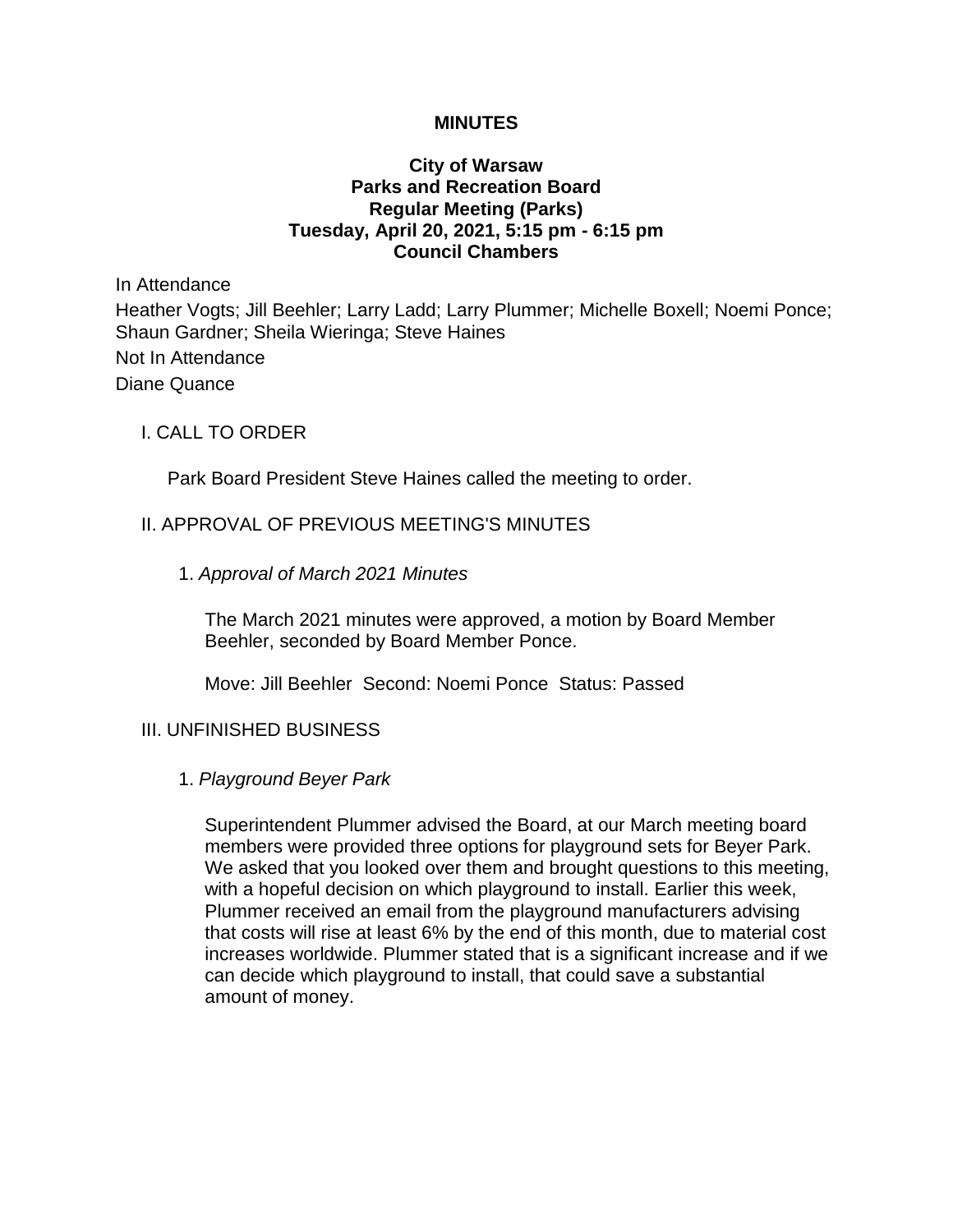After some discussion between board members, a motion to approve Beyer Park Playground option 3, was approved by Board Member Beehler, seconded by Board Member Ponce.

Move: Jill Beehler Second: Noemi Ponce Status: Passed

## IV. NEW BUSINESS

Superintendent Plummer advised on Monday, Deb Schmucker provided us with our final public survey for the Master Plan. Additionally, she provided a QR code, which people can scan with their phone and it takes them directly to the survey. The QR code has been placed in our rental buildings, social media, and the survey has been inserted into the local paper (which will go out on Saturday). Surveys will go out until the end of May.

#### 1. *Maintenance Report*

Maintenance Director Gardner advised Spring is here and with that comes our normal mowing and just overall general upkeep of the parks. The guys have gone through all the restroom facilities, made any necessary repairs and have turned the water on. Water has also been turned on in our fountains and irrigation systems. Due to the sudden drop in temperatures, restroom faucets will be a on slow drip at night to prevent pipes from freezing.

The campground is open and full. Park staff were able to get all picnic tables, piers and fire rings put in place. The donated drinking fountain from Indiana American Water has been installed at Ker Park. Earlier we had been preparing to install the new playground set at Ker Park; however, the weather has caused a slight delay in that. Once it warms back up, that will resume. Seasonal rentals start this weekend are and ready to go.

#### 2. *Recreation Report*

Recreation Director Wieringa advised she has finalized the 2021 recreation calendar, with dates of activities, programs, and concerts. The Recreation Guide is available in digital formatting on the City website with a few hard copies available in the office. We are excited to bring back in person programming and events. Some may have to be modified due to Covid. Again, we will not be having our large concerts, including the Rock, Blues and Country and will also not be having Touch-a-Truck.